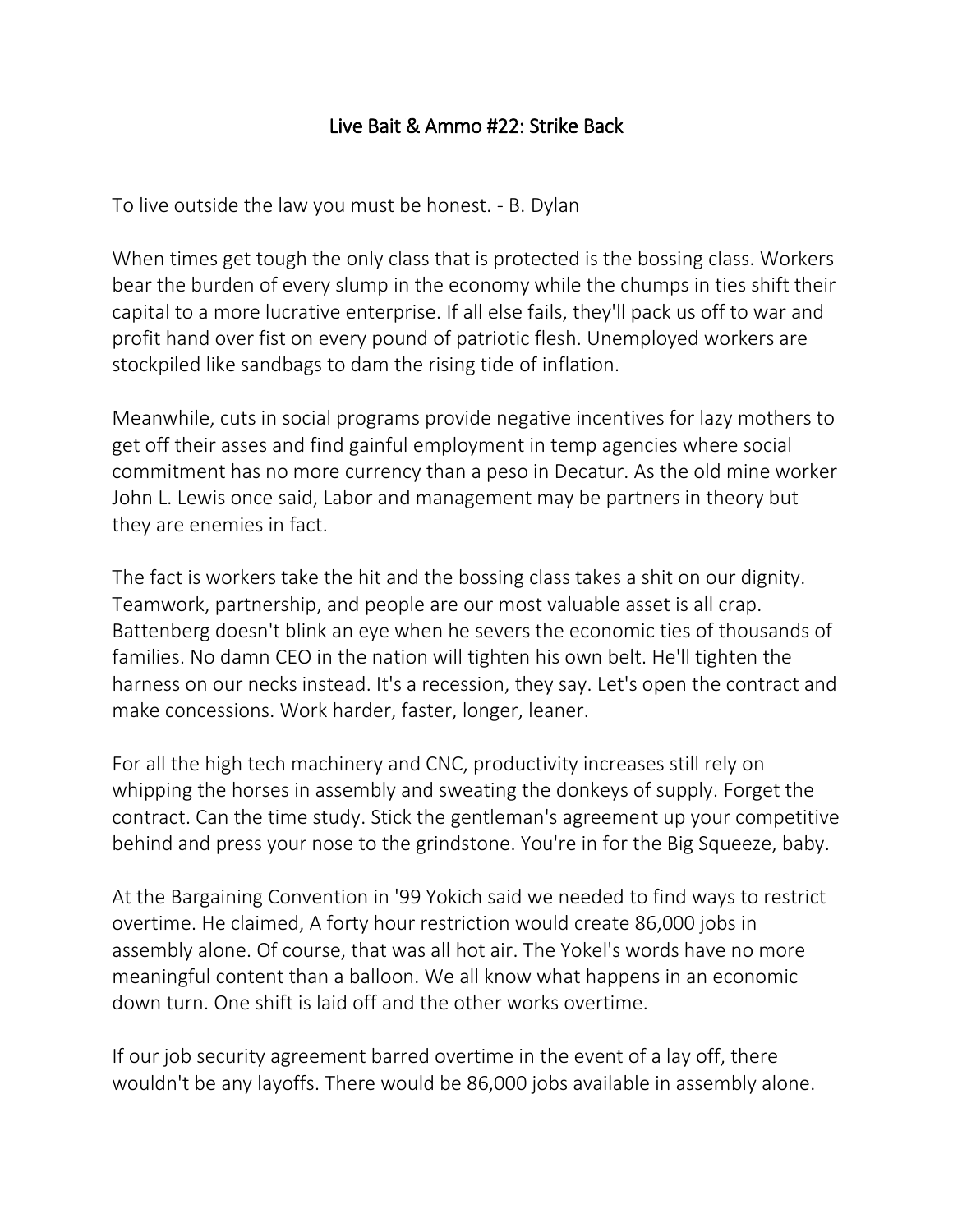But that would require real solidarity. That would require real union principles. That would require a leader with balls bigger than tylenol gel caps.

We can't rely on Yokich and his Backdown & Rollover Caucus to take a stand. Hell, they're laid up in Vegas trying to finagle a way to extract more dues now that profit sharing has taken a dive. How much you want to bet the infamous Rollover Caucus will press a resolution through the Constitutional Convention in 2002 to increase dues to 3 hours per month? I'm not reading the stars. It's in the cards. We're about to be dealt a marked hand. It's as easy as raising co-pays and playing 52 pickup with your National Placement selection.

We will have to rely on ourselves and our union brothers and sisters. When the economy slows down workers need to keep pace with demand. It's the natural law of economics. The common man's sense of balance and equality. A working stiff's morality. When our brothers and sisters are laid off we should refuse as much overtime as possible.

No more favors. No more rush jobs. Workers will rule when they work to rule. Never forget how many times you were laid off, sold off, cut off, spun off. Never forget how many times you had to relocate your family. Never forget all the set backs you endured at the hands of the bossing class. Strike back.

Auto analysts predict sales of 15 million vehicles this year. Down from last year's record of 17 mil, but hardly a depressed market. By spring the wheels will be spinning again but the bossing class will devise a reason to make the temporary layoffs permanent and whip the horses harder.

Where is it written the owners must never sacrifice? Where does it say only the rich may pursue happiness? Why do we let the dumb ass boss decide how to divvy the workload and slice the pie? Why isn't full employment a workable reality? Who says democracy doesn't belong in the workplace?Why must the poor, the elderly, the disadvantaged pay for the excesses of the wealthy?

Who calls this system Christian blasphemes. Who calls our country free and our government fair is blind to economic inequality and the barriers to social justice that courts call injunctions. Workers are outlaws in America. It's no damn wonder they don't want us to own guns.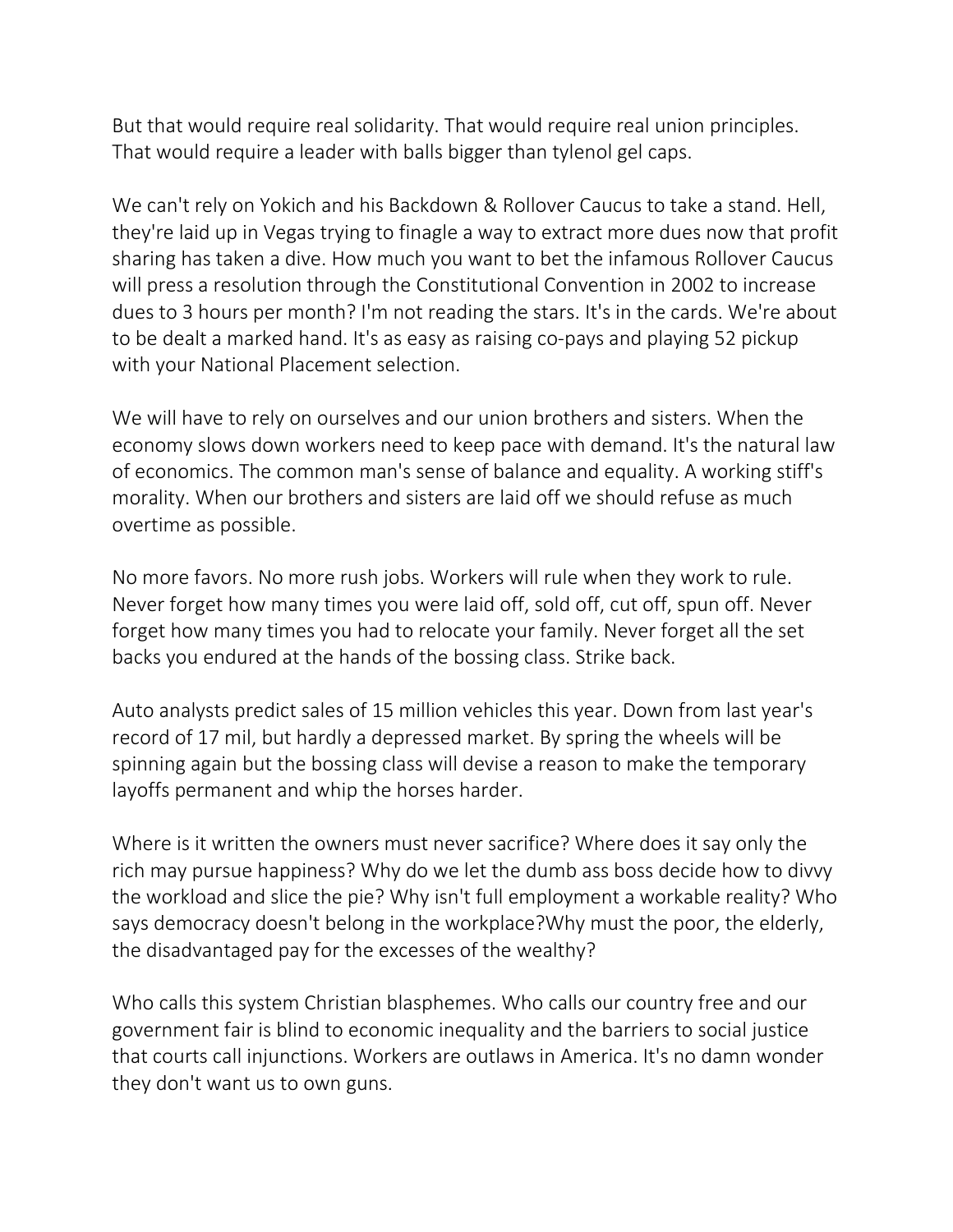Strike back.

Strike back because your brothers and sisters are laid off.

Strike back because you hate the bastards.

Strike back to redeem your dignity.

Strike back for full employment.

Strike back to abolish inequality.

Strike back because your job is a bore and your boss is an ass.

Strike back for freedom.

Strike back to restore the balance of power.

Strike back because you are human and care about life.

Strike back to break the corporate choke hold.

Strike back to get the leeches off our backs.

Strike back for more democracy.

Strike back because they never listen to you.

Strike back to control the means of production.

Strike back because Medicare doesn't cover prescriptions for your mother.

Strike back because politicians retire in splendor.

Strike back because injunctions are only against unions and never against management.